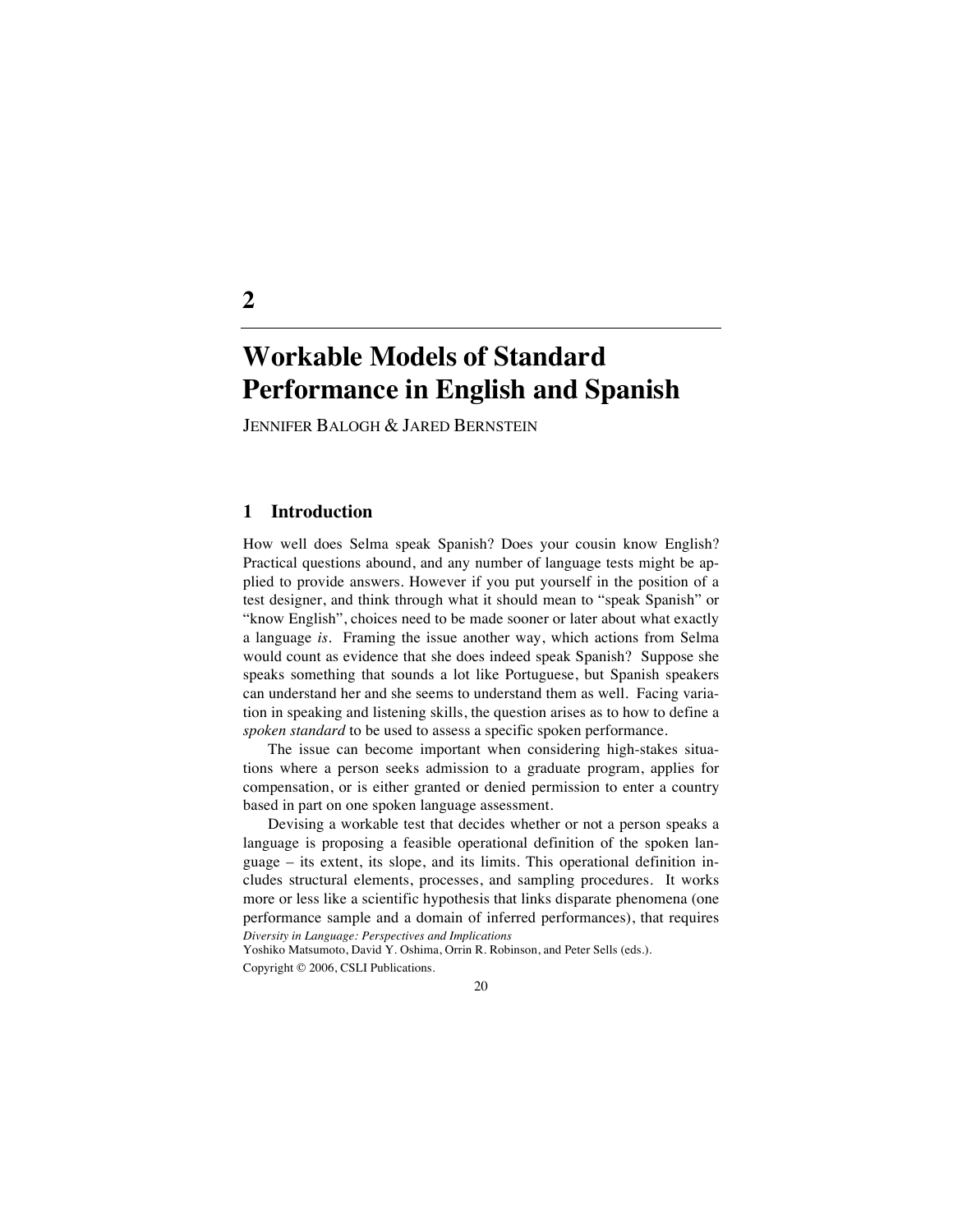good-faith empirical grounding, and that needs to withstand potential empirical challenges.

The purpose of this paper is to describe a method for developing a workable model of a language to which spoken performances of speakers can be compared. First, we describe the method with concrete examples from models of American English and Latin American Spanish. Then, we evaluate each model with regard to its efficacy within an automatically scored spoken language test. We also report the results of an experiment investigating the adequacy of using the models with speakers of different regional dialects. The model building process produces data that may be of substantive or methodological interest when considering how a standard of a language should be defined. Specifically, we elucidate what should and should not be considered acceptable responses to a given prompt, based on distributions of response characteristics from appropriate samples of utterances in response to spoken prompts. Implications of the method are discussed in terms of its practical application to language testing and its contribution in defining the essential traits of a particular language.

# **2 Method for Developing a Workable Model of a Language**

The models discussed here were built for the purpose of assessing *facility in a spoken language,* or the ability to understand a spoken language on everyday topics and to respond appropriately and intelligibly at a native-like conversational pace. In this regard, the models, along with scoring algorithms, are used in the context of spoken language tests that are administered over the telephone by computer. The models form part of Ordinate Corporation's Spoken English Test (SET-10, previously called "PhonePass") and the Spoken Spanish Test (SST) will be referenced as examples. These tests generate automatic scores of spoken language performance.

## **2.1 Background on Spoken Language Proficiency Testing**

Before describing the models in detail, however, we address the topic of language proficiency testing, as such. There has been a broadening of constructs in applied linguistics. In the period from 1950 to 1990, a focus on narrow structural units like clauses and morphemes was replaced by emphasis on broader performance categories like speaking and reading, which were superseded, in turn, by even broader constructs under the rubric of communication. If we compare a work such as *Language Testing* by Robert Lado (1961) with Lyle Bachman's *Fundamental Considerations in Lan-*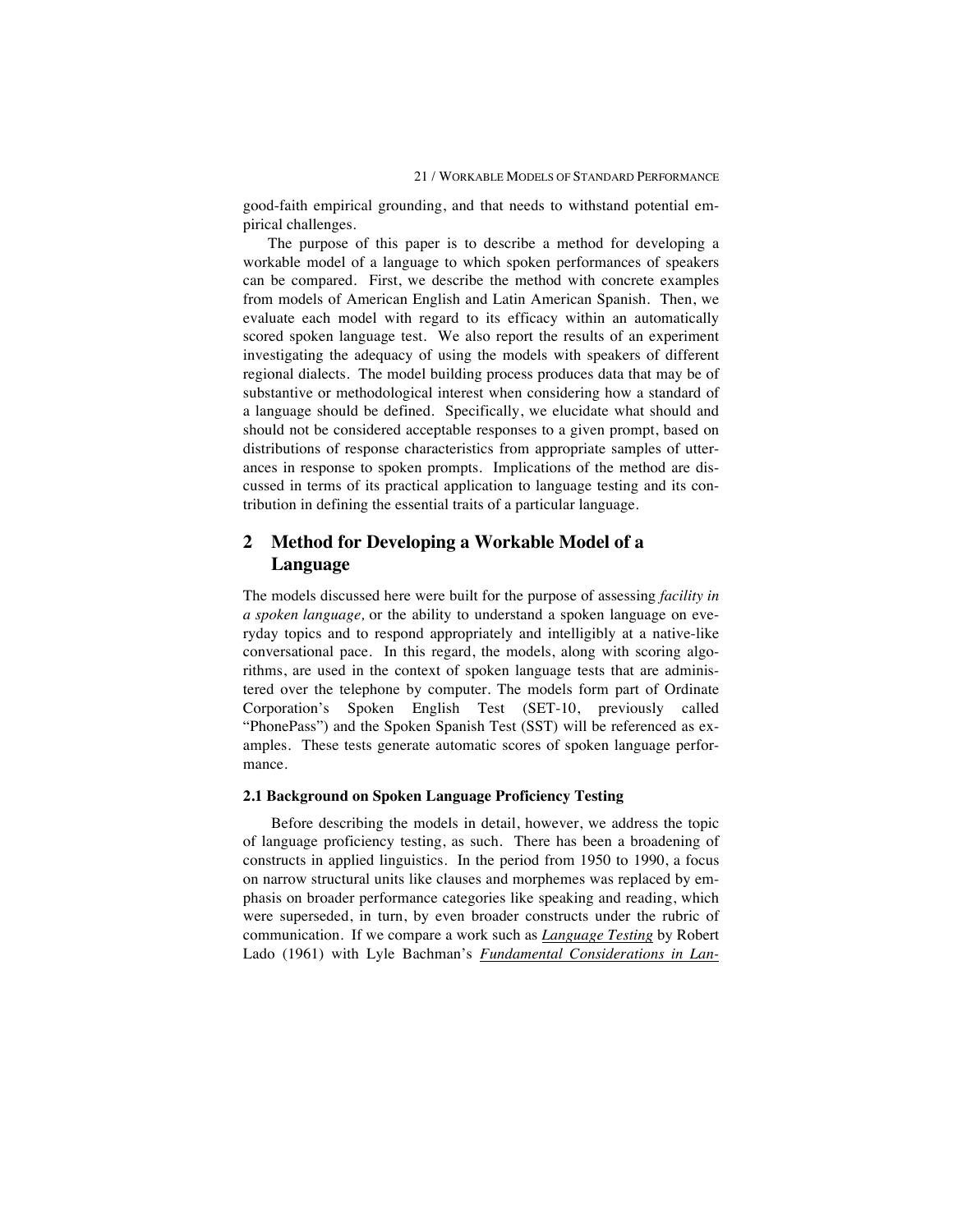*guage Testing* (1990), we can see the differences very plainly. In Lado's book, various narrow aspects of language like pronunciation and grammatical patterns are introduced and explained in some detail, and then techniques for testing them are described and evaluated. In Bachman's book, most of the traditional analytic categories of linguistics including vocabulary, syntax, morphology, and phonology are dismissed in a single paragraph (1990, p. 86) with a reference to a secondary source. There is no reference to Jesperson, nor to Sapir, nor to Bloomfield, nor to Jakobson, nor to Pike, nor to Chomsky. The current dominant view in the field of language testing, fairly represented in Bachman's much-cited book, is that language use encompasses multiple communicative competencies: grammatical competencies such as vocabulary and syntax; textual competencies such as cohesion; illocutionary competencies such as the ability to make a request; and sociolinguistic competencies such as sensitivity to register and naturalness (Bachman, 1990).

This chapter presents models that underlie tests that diverge from the current trend of communicative testing. We can distinguish communicative tests from language performance tests as there is a distinction in empirical traditions between sociolinguistics and psycholinguistics.

## **2.1.1 Spoken Language in Social Context**

A social-communication view of language competence emphasizes that the spoken form of a language is used in social settings (according to a set of culture-specific norms) to accomplish explicit or implicit tasks of many sorts. In the current applied linguistics discourse, this insight was adapted from Hymes (1972) by Canale and Swain (1980) and has been further modified and refined in the language testing context by Bachman (1990), among others. Hymes had set out to extend the domain of linguistic analysis beyond the limits observed in the tradition of linguistics established by Bloomfield and Chomsky. In the view of Hymes, language as it has traditionally been studied should more properly be understood as a subset of a more general field – the study of communication. Corollaries of a communication-centric view that are relevant to testing may include:

- 1. Language and communication are not separable; therefore a test of language skill should be a test of the language as used in communication.
- 2. Structures above the sentence level are important for effective communication; therefore a language test should include long turns and multi-turn exchanges.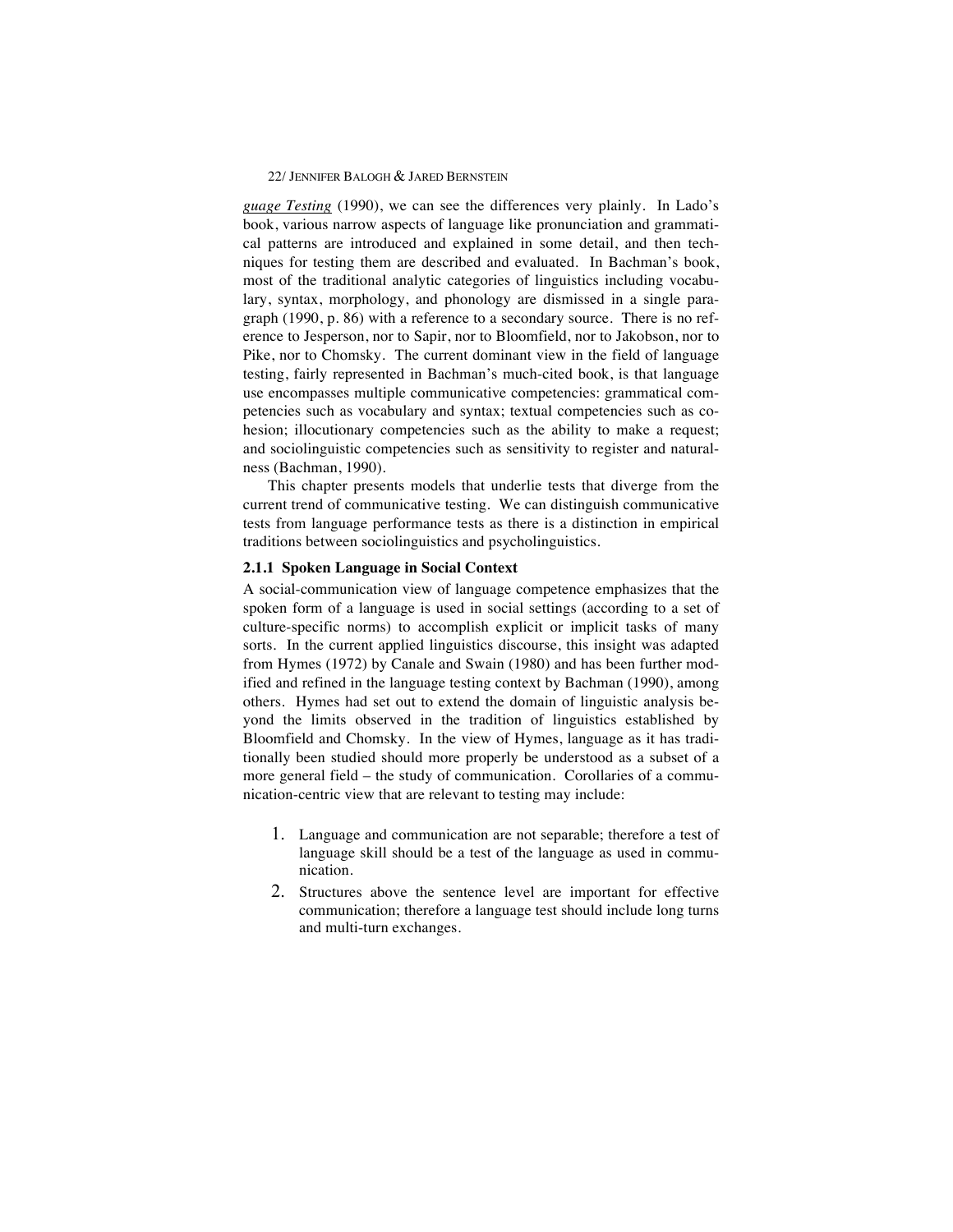3. Language, as used, reflects and communicates social structures; therefore a test should let the candidate display a range of registers and illocutionary actions.

## **2.1.2 Spoken Language in Individual Performance**

A psycholinguistic view of language competence emphasizes the development of first and second language skills and the real-time processes that underlie the performance of these skills. Historically, psycholinguistic research has focused on the phenomena of language performance, and used these phenomena to elucidate more general cognitive processes like memory, association, and pattern classification (Eysenck & Keane, 1995). Since the 1960s, many production and perception studies have also focused on the confirmation (or disconfirmation) of the "psychological reality" of structures and processes that have been hypothesized in linguistic research. This research has uncovered and quantified many robust phenomena of skilled (native-like) language performance, as well as a fairly clear structure of elementary processes that can be identified in appropriate experimental contexts. Eysenck & Keane review studies that show that complex cognitive skills that are used in language become automatic in skilled performance, and therefore do not absorb any of the attentional capacity of the speaker-hearers.

A psycholinguistic view of language competence emphasizes the development of first and second language skills and the real-time processes that underlie the performance of these skills. Corollaries of a psycholinguistic view that may be relevant to testing could include:

- 1. Attention to core language production limits attention to content; therefore the measurement of fluent, automatic control of core language will predict the complexity of content that can be produced or understood in real time.
- 2. Context-free language processing develops after context-bound processing; therefore context-free tasks should be at least part of a language proficiency battery.
- 3. Structures at or below the sentence level dominate what is wellunderstood in language; therefore these structures offer a firmer basis for scoring and diagnosis.

Even though the language develops in the context of communication, to serve the purposes of communication, it develops in individuals and finds expression in many activities (including games and songs) where communi-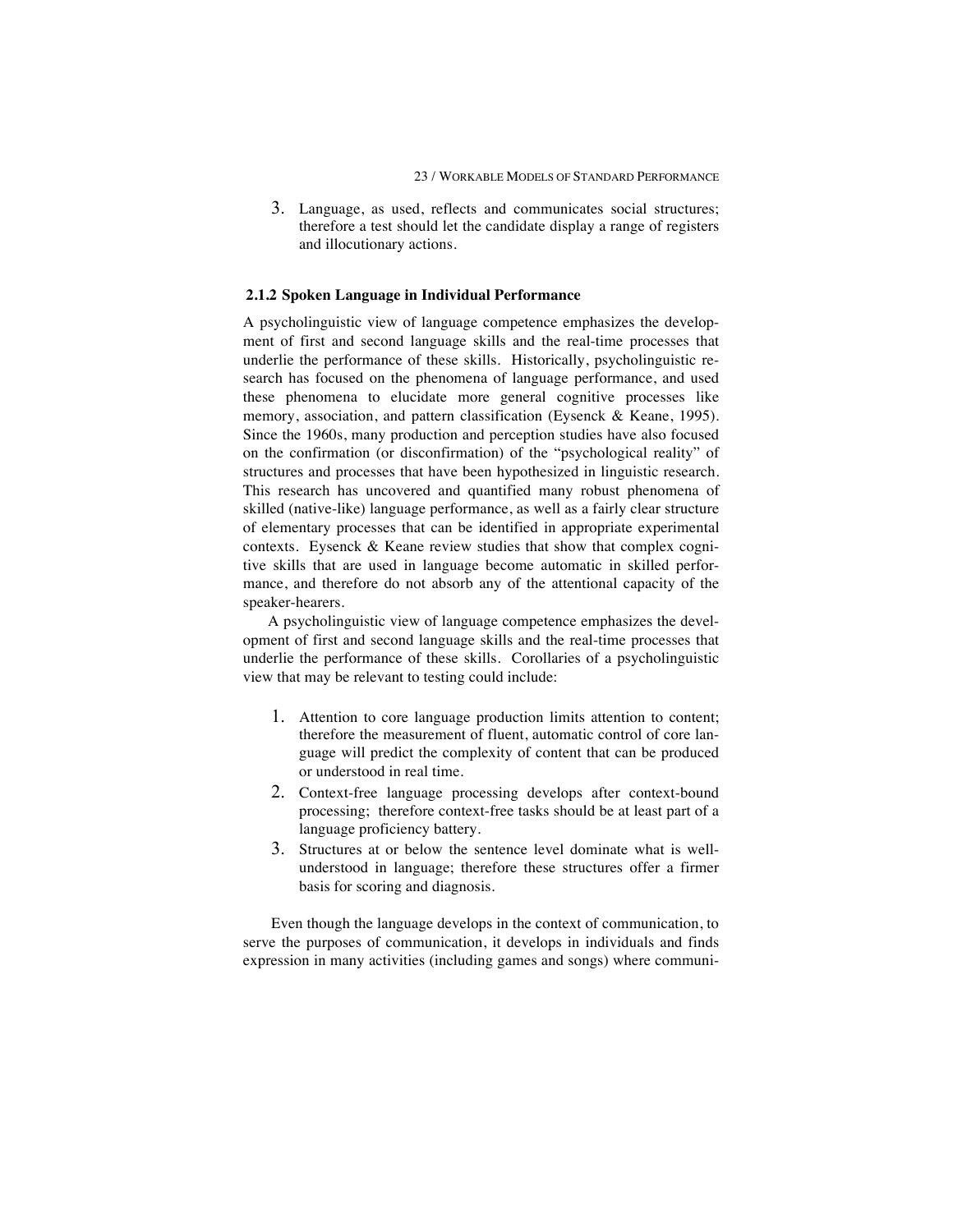cation, as such, is not primary goal. Skilled language performance has been experimentally analyzed outside of natural language use; therefore language processing skills can be measured outside a natural setting. Also, these studies are conducted exactly because high proficiency L1 and L2 speakers reach a stage of automaticity with the language in listening and speaking (and often in reading) that simply cannot be attended to by introspection or protocol methods.

There may be many reasons to favor of psycholinguistic tasks in language testing, but one important reason relates to sampling and precision: in a given set of linguistic performances from a test-taker, which aspects of the performance yield the most stable samples on which to base a measure?

### **2.1.3 Limits in Sampling and Linguistic Description**

There are at least two sampling-related aspects of language and language use that support the measurement of smaller units in language testing. That is, the measurement of words and phrases and sentences, has advantages over measurement of turns, narratives or discourses.

First, the smaller the unit, the more of them one can observe in a practical amount of time and the more the sample will be stable and representative. As more independent measures are gathered, the resulting measures also become more and more reliable. Furthermore, the descriptive specificity of the expected, or correct, performance is much better understood for the smaller units. Most of what is known, and agreed on, in linguistic descriptions relates to units at the sentence level and below. For example, the core phrase structures of English are well described and generally agreed on, whereas the order, or even the limits, of acceptable dialogue turns or narrative structure are not well understood and are certainly not yet agreed upon among experts. One conclusion from these considerations could be to favor measures of performance on sentence-level units, because there are more such units available in a performance sample, and because the relative merit of alternative forms is better understood. In testing, it is good practice to be explicit about the nature of a *good* response and about the basis of deciding what a good response is.

If one is needed, John Carroll (1961) is a venerable source of psycholinguistic perspective applied to second language acquisition that supports the kind of workable model of a language described here. Carroll draws a distinction between a knowledge aspect of language performance and a control aspect. The knowledge aspect of language relates to the content of what is being said: the words that are used and mastery of the language's structure. The control aspect relates to the manner of speaking, or the way in which the spoken message is conveyed with regard to pronunciation and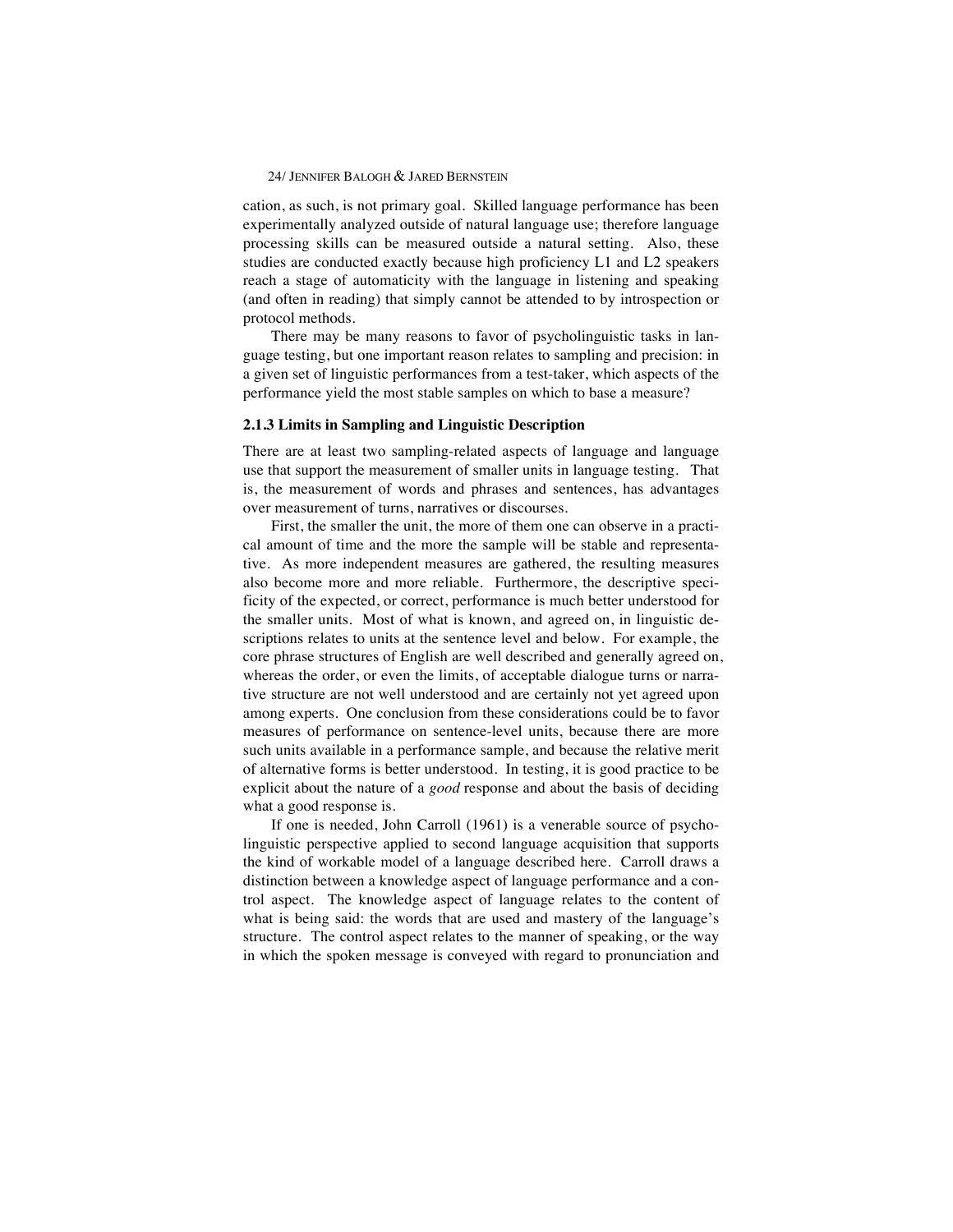phonological fluency. Phonological fluency, in this sense, refers to the rhythm, phrasing and timing evident in speaking and/or reading the language. In order to create a representation of both the knowledge and the control aspects of the language, many specific models must be created.

The models we propose comprise six components. Four of these relate to the knowledge aspect of the language and two relate to the control aspect. The components required for the knowledge aspect are the following: acoustic models, a lexicon, a set of spoken probes, and response models for these probes. For the control aspect of the language, the method calls for models of pronunciation and fluency. Descriptions of each of these representations, along with its development methodology, are given below.

#### **2.2 Acoustic Models**

The representation of the language at its most atomic level is a set of acoustic models. Each acoustic model is a representation of how a sound or phone in the language is produced in the context of other phones. The approach to developing the acoustic models is taken from automatic speech recognition. Thousands of utterances are recorded over the telephone. The speech is aligned with lexically guided phonetic transcriptions so that the sounds can be identified and grouped together with other sounds in the same category. For example, the /k/ sound in *cat* would be grouped with the /k/ sound in *catalog, decal,* and *decapitate.* The sections of the utterances associated with a specific sound are then transformed into feature vectors. A feature vector is a list of numbers representing measurable characteristics of the speech such as the amount of energy produced at various frequencies when making the sound. A statistical model (Hidden Markov Model) for each sound is created. The current method makes use of the structures implemented in HTK (the HMM Took Kit; see Young, Kershaw, Odell, Ollason, Valtchev, and Woodland, 2000). The acoustic model represents the variety of ways the sound is pronounced by a sample of speakers. Because the models can be trained on samples of native and non-native speakers with many different accents and speaking styles, the resulting acoustic models will accept (on approximately equal footing) spoken responses from males or females from Boston or Chicago, with or without features of an African American vernacular.

Once the acoustic model is built, it is used to determine how likely the sounds are in a specific utterance from a speaker, given the best word match. To do this, the system segments the speech signal into small frames and then compares each frame with the word-borne acoustic models to pinpoint which sound the speaker was most likely producing at that point in time.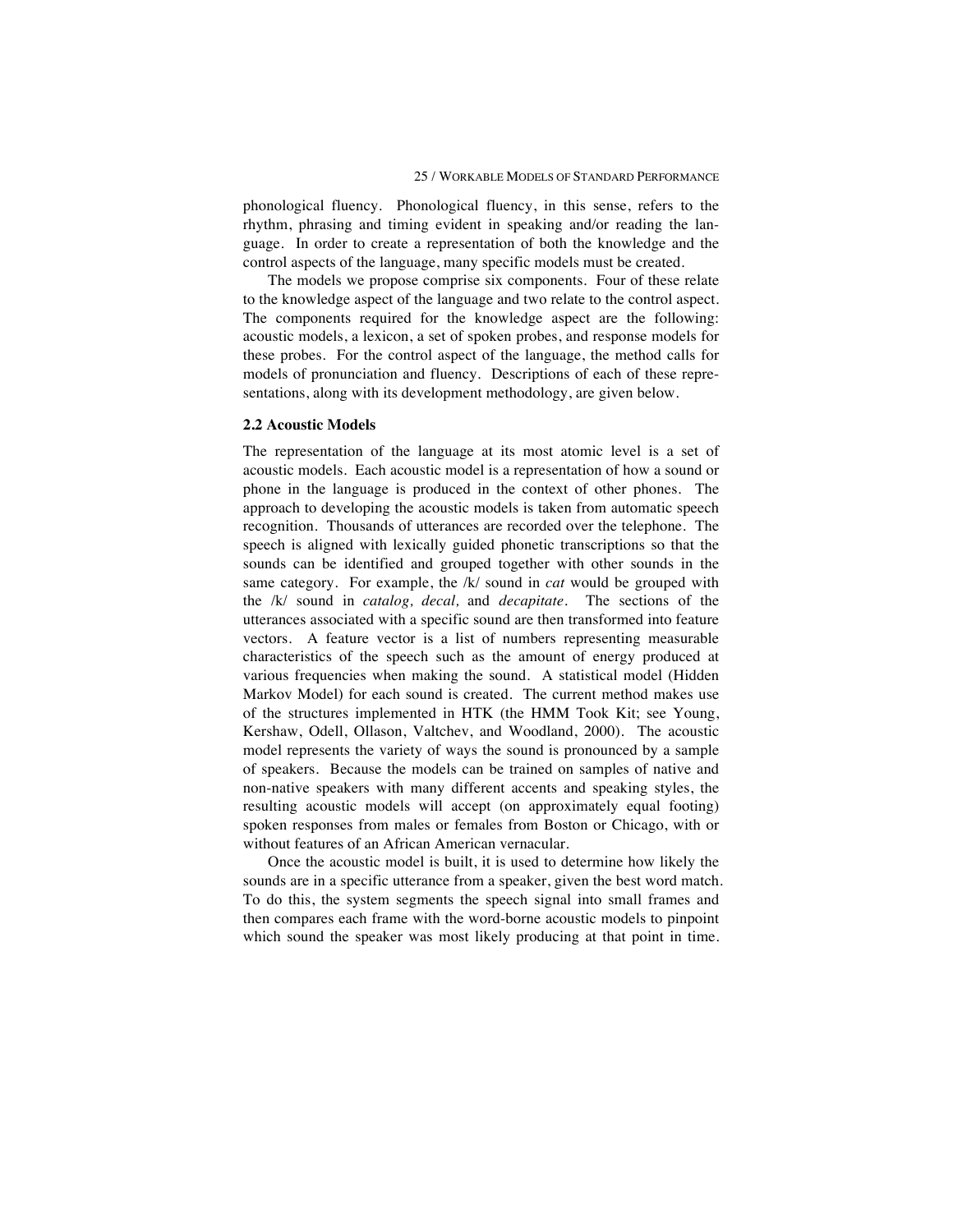The search through the models is constrained by what the system is expecting the person to say.

## **2.3 Lexicon**

The next component for the workable model is a lexicon, or a representation of the words that are commonly known to any native speaker of the language. To develop the lexicon, a spoken corpus of the language is identified. A corpus of speech is preferable to a corpus based on text, since the model represents spoken as opposed to written language. For American English, the Switchboard Corpus was selected for this purpose. For Spanish, the corpus was Spanish Call Home, both of which are available from the Linguistic Data Consortium (LDC) at the University of Pennsylvania. From the corpus, the 8000 most frequent lemmas are identified and organized into a base lexicon. The lexicon approximates the most commonly used vocabulary of the spoken language and serves as a reference throughout the model development process. Of course, a typical adult native speaker of a language has knowledge of many more words, but the motivation for selecting the high-frequency lexical entries is to model the core of the language for the practical application of assessing speaking performances of learners. There are lexical entities beyond the word level such as idioms, frozen phrases, formulas, and collocations. These were neither purposefully written into items nor were they explicitly excluded. The models were built to represent language that occurs frequently in colloquial speech, therefore, an approach associated with isolated word frequency allows for inclusion of some of these frequently occurring conjoint lexical items as well.

#### **2.4 Spoken Probes (the test items)**

Next, a set of spoken probes are developed. First, native speakers of the language with the appropriate training write a set of items, often adapting naturally occurring utterances from everyday experience. The items are context-independent samples of the language that can be used to elicit spoken responses. For example, an item might be a question that is to be answered, or a sentence that is to be repeated. The vocabulary and syntactic structures in the items resemble colloquial language as spoken by educated members of the community. For the American English model, items were written by American item developers, and for the Spanish model, the items were drafted by an Argentine. In general, the syntactic structures used in the items reflect those that are common in everyday speech and are designed to be independent of social nuance and high-cognitive functions – again, reflecting the core of the language. The item writer might hear an utterance like "Hey, give me a break, nobody uses tachistoscopes any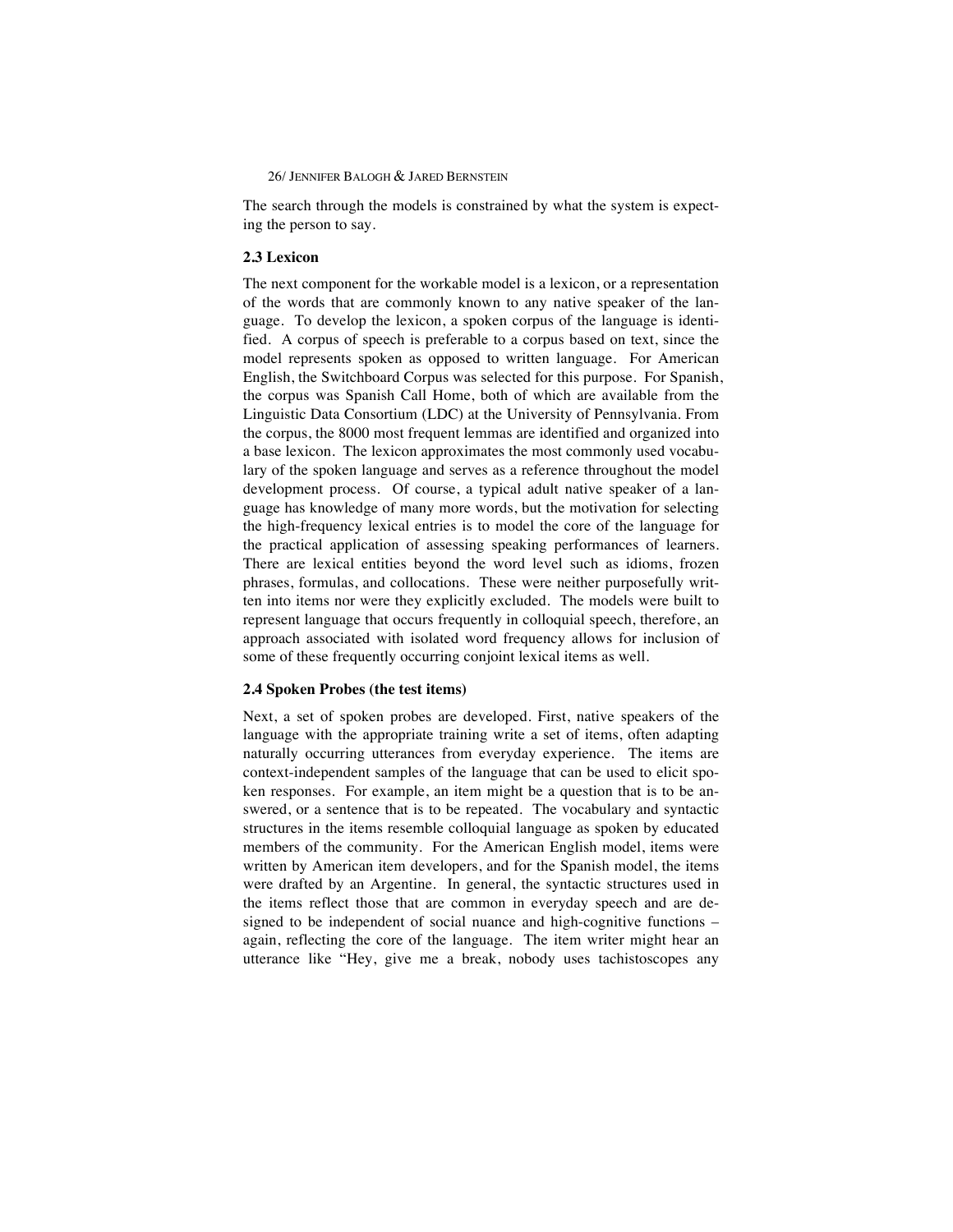more." Then, to simplify a bit and stay within the core-language lexicon, the writer might draft an item like "Give me a break, nobody uses oil lamps anymore."

The written form of each item is then reviewed by a separate set of experts who are also native speakers, but who live in different regions or countries. The purpose of the review is to ensure that the items conform to current colloquial usages in all the disparate regions where the language is indigenous. For American English, the items were reviewed by two linguists from each of the US, UK, and Australia. For Latin American Spanish, the reviewers were native Spanish speaking linguists from Chile, Colombia, Ecuador, Mexico, Puerto Rico, Spain and Venezuela. Any item that is too closely associated with a specific geographic area or cultural viewpoint is modified or discarded, producing a set of materials that should be colloquial, yet from the intersection of the various regional forms of the language. Also, all items are checked against the lexicon. Vocabulary items not present in the lexicon are either changed to other entries that are listed in the lexicon or the lexical item is kept and added to a supplementary vocabulary list, based on expert judgment. The changes proposed by the different reviewers are then reconciled and the original items are edited accordingly.

The reviewed items are then recorded by a diverse sample of speakers representing both genders and a variety of native accents and speaking styles. These recordings are the spoken probes.

#### **2.5 Response Models**

Once the spoken probe recordings are reviewed for quality, they are integrated into a central database and are presented to several hundred native speakers.

The speaker sample for the American English acoustic and response models was drawn from college graduates and was representative of the ethnic and geographic distribution of the US population, with an oversampling of African Americans. African American were intentionally oversampled for two reasons: a) they are underrepresented in the population of college graduates, and b) African American English is a salient American dialect that is not geographically situated. The sample was also balanced for gender. For the Latin American Spanish model, the native speakers were from Argentina, Colombia, Mexico, Puerto Rico and 13 other Latin American countries. The sample was roughly gender balanced across the geographic locations. Note that Iberian Spanish speakers did not contribute to the response models for Spanish (however, see Section 4, below).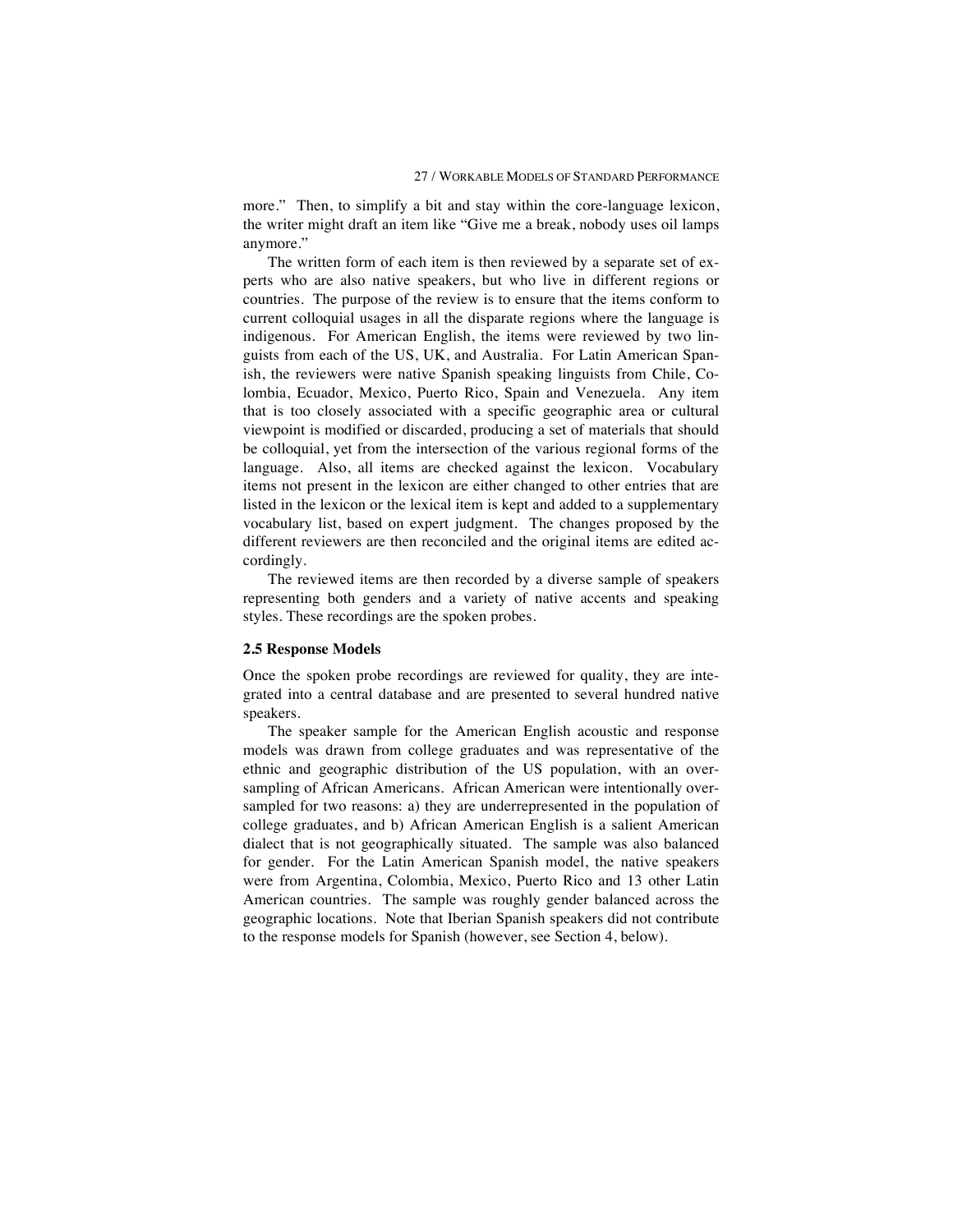Any item that is not understood or responded to correctly by at least 80 percent of the native speakers is excluded from the model. The reference sample responses are transcribed and vetted for quality by judges working independently. The models derived from the reference sample of educated native responses are used to estimate the appropriateness and quality of the responses from non-native speakers.

Responses from non-native speakers are also collected in order that the response models represent how non-native speakers behave when responding to the spoken probes. The responses of the native speakers to a spoken probe can be considered 'standard' for that probe. The non-native speakers, in contrast might respond to the same probe with a reasonable, but 'nonnative' answer. For example, if the task is to provide an opposite word to a spoken probe /rait/, most native speakers say *wrong*, although some say *left.* Unlike a native sample, a high proficiency non-native sample of responses will include *read*. In this case, test design and pure model building diverge. The response *read* is definitely less native-like than *wrong*, but for test scoring, *read* must be counted as correct.

The response models allow the utterances from both native and nonnative speakers to be recognized automatically. For this automatic recognition to take place, a recognition lexicon must be created. The recognition lexicon is a list of words that are expected in the responses, along with a pronunciation for each entry. The pronunciation indicates which acoustic models to string together to estimate the likelihood that the speaker said a specific word.

Since the models of the language are used to compare non-native utterances with standards of native speech, models that represent the extent to which a non-native speaker finds an item difficult to respond to are also developed. For example, a non-native speaker may be asked to repeat a sentence verbatim. To repeat a sentence longer than about seven syllables, the speaker has to recognize the words as produced in a continuous stream of speech (Miller & Isard, 1963). Highly proficient speakers of the language can generally repeat sentences that contain many more than seven syllables because these speakers are very familiar with the words of a language, as well as its phrase structures and other common syntactic forms. If a person habitually processes five-word phrases as a unit (e.g. "the really small white box"), then that person can usually repeat utterances of 15 or 20 words in length. Generally, the ability to repeat material is constrained by the size of the linguistic unit that a person can process in an automatic or nearly automatic fashion. As the sentences increase in length and complexity, the task becomes increasingly difficult for speakers who are not deeply familiar with the structure of the language. Likewise, if the non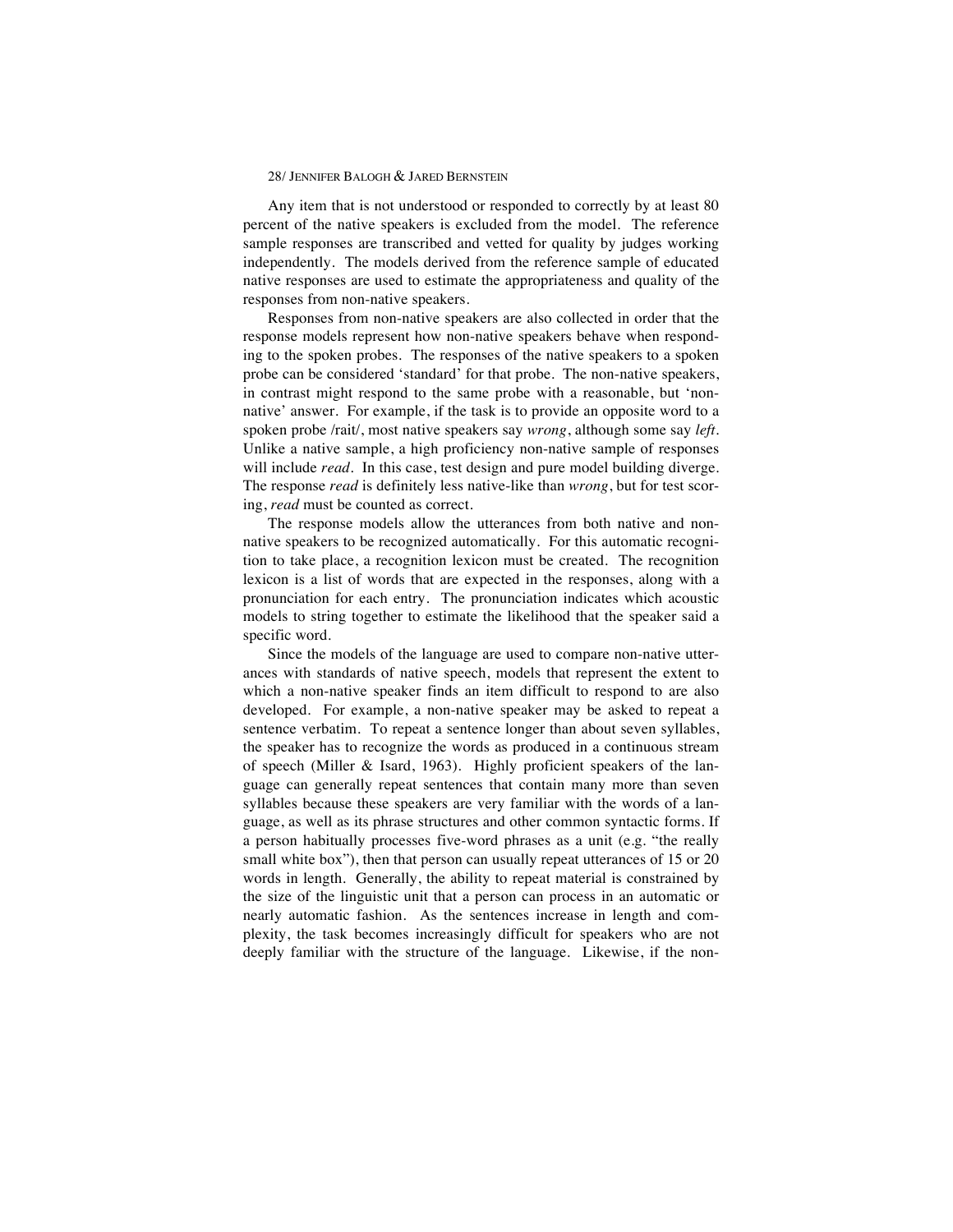native speaker is presented with three short phrases and is asked to rearrange them to create a grammatical sentence, the length and complexity of the sentence that can be built is constrained by the size of the linguistic unit (e.g., one word versus a three-word phrase) that the person can manipulate automatically without conscious effort. By modeling the difficulty of the items, the system can automatically assess the speaker's level of proficiency at least with regard to the knowledge aspect of the spoken language.

#### **2.6 Pronunciation Models**

When developing a model that is the 'standard' of a language with which to compare non-native performances, the question arises as to what constitutes native versus non-native pronunciation. Although pronunciation patterns are encoded in the acoustic models for the language, the purpose of creating pronunciation models is to capture subjective perceptions of a speaker's pronunciation from the viewpoint of a native. A non-native speaker's accent may deviate from a native speaker's in many ways, but it is only those characteristics that are noticeable to a native speaker and that potentially interfere with intelligibility that should be considered in a model of pronunciation that is used for test scoring.

To create pronunciation models, several expert human raters listen independently to thousands of native and non-native utterances. The utterance samples are longer than a word or short phrase so that the human rater can hear the speaker's production of segments and words in the flow of continuous speech. The human ratings of pronunciation are used to train nonlinear models that are optimized to predict the human judgments. The system extracts features of the speaker's speech including the stress and segmental forms of the words within their lexical and phrasal context. Some of these features are compared to native renditions of these segmental forms and the differences are quantified. These parameters are then used by the non-linear models to predict how the human rater would have scored the pronunciation ability of the speaker.

## **2.7 Fluency Models**

As with pronunciation models, human raters listen to thousands of utterances from hundreds of non-native speakers and judge the fluency of their utterances. The human ratings are then used to train non-linear models that predict how the human raters would score the fluency of a given speaker. The information extracted from the system includes measures of the latency of the response, the rate of speaking, and the position and length of pauses in the utterance. Measurable aspects of the native speaker performances are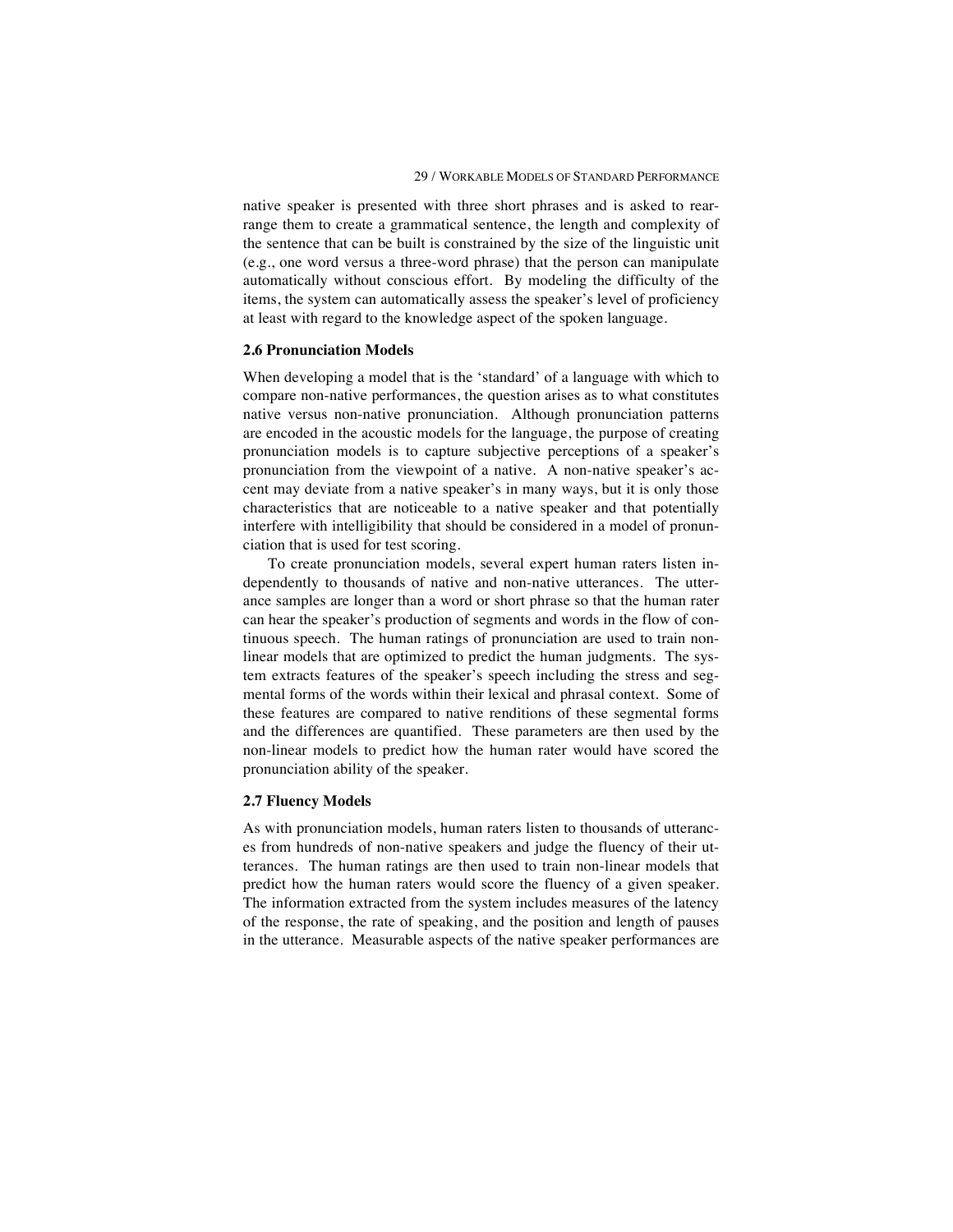used to normalize some of the parameters by which non-native spoken performances are measured.

## **3 Evaluation of Workable Models of Spoken Language**

Once the models for a language have been created and normalized on samples of both native and non-native speakers, the models are evaluated for their efficacy in scoring performances.

The model's quality is determined by three criteria: high reliability, ability to show effective separation between samples of native and nonnative speakers, and strong correlations with other established measures of oral language proficiency.

To quantify these values, the models are evaluated in the context of spoken language tests developed by Ordinate Corporation: the Spoken English Test (SET-10) for American English and the Spoken Spanish Test (SST) for Latin American Spanish. Within the test, the models are used along with scoring algorithms to generate machine scores of spoken language performance. The test scores are reported on a scale from 20 to 80 for both tests, although the two scales are not calibrated to one another.

Data collected by Ordinate from both native and non-native speakers were used to evaluate the models. Native speakers were defined as literate adults (currently in university, or university graduates) who live in a prescribed set of regions and countries, and represent a range of age groups. Non-native speakers represented a broad range of proficiency levels and first languages.

## **3.1 Reliability**

For each test, both native and non-native speakers took the test. For evaluation of test reliability for English, SET-10 scores from 50 non-native test takers were analyzed. The split-half reliability was 0.97. For the SST, the split-half reliability was 0.96 and was based on 150 test takers. The reliability of the scores of non-native performance for both tests is high. These results suggest that the models are providing consistent information regarding the performances of non-native speakers and how well these performances match the standard.

#### **3.2 Separation of Native and Non-Native Performances**

Next, performances of native and non-native samples are compared to determine whether or not the models distinguish the two groups. For the SET-10, fewer than 5 percent of the native sample scored below 68 (n=775);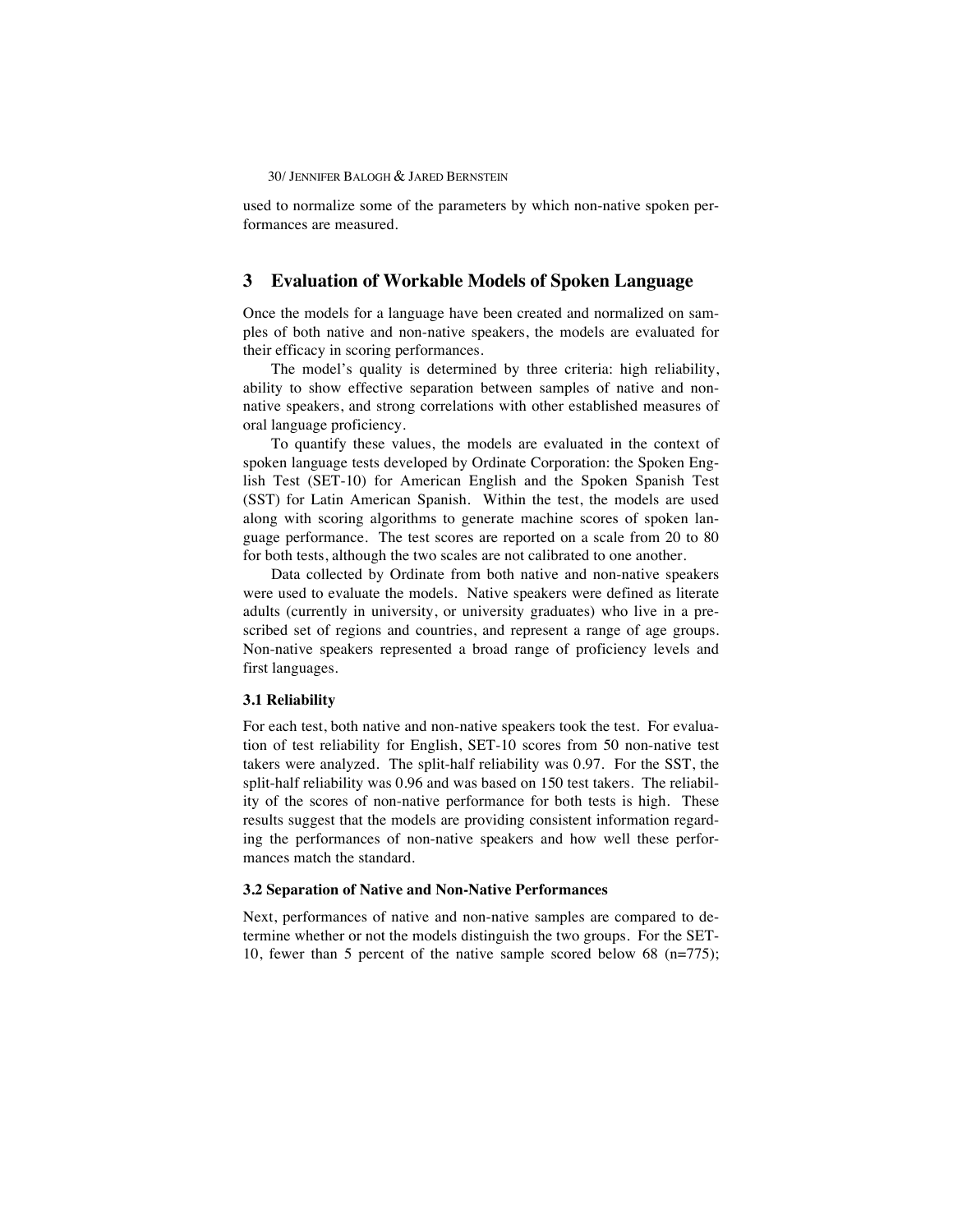whereas learners of English as a second or foreign language were distributed over a wide range of SET-10 scores. Only 5 percent of the non-natives scored above 68 (n=603). The scores show effective separation between native and non-native speakers.

A similar analysis was done for the SST. Figure 1 presents cumulative distribution functions which show the percentage of test takers in each group who received a given score or lower. Note that the range of scores displayed in Figure 1 is from 10 to 90, whereas the SST scores are reported on a scale from 20 to 80. Scores outside the 20 to 80 ranges are deemed to have saturated the intended measurement range of the test and are reported as 20 or 80.



Figure 1. Cumulative distribution functions of SST scores for native and non-native speakers.

The distribution of the native speakers clearly distinguishes the natives from the non-native sample. Fewer than 5 percent of the native speakers received a score below 75, while only 10 percent of the non-native speakers received a score above 75. The results from this analysis suggest that the SST has high discriminatory power among learners of Spanish as a second of foreign language, whereas native speakers obtain near-maximum scores.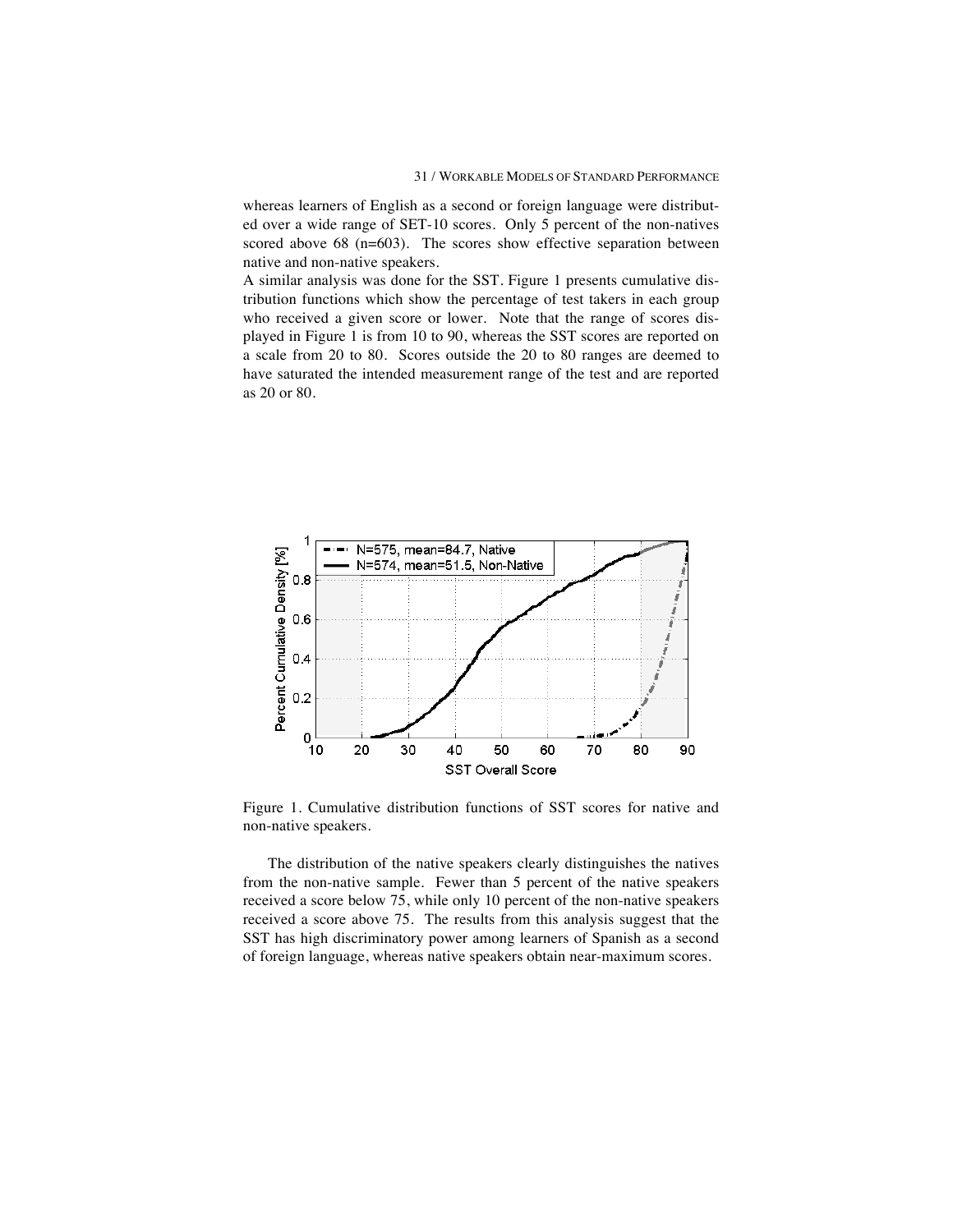The results indicate that the models represent a standard of the spoken language and can distinguish the degree to which a non-native speaker complies or does not comply with this standard, both with regard to knowledge of the language and means of expressing it through pronunciation and fluency.

#### **3.3 Correlation with Human Ratings**

The third metric for evaluating the models is the correlation of the automatically generated test scores with other measures of spoken language performance from trained human raters.

First, each test taker's proficiency level is estimated by human experts. The raters listen to responses to open questions and story retellings and then these ratings are correlated with test scores.

For the SET-10, proficiency estimates were collected for 268 non-native speakers and 33 native speakers on an oral interaction scale based on the Common European Framework (Council of Europe 2001). Responses to open questions were assigned randomly to six raters who together produced 7,266 indepedent ratings in an overlapping design. Figure 2 shows the relationship between the SET-10 scores and the CEF levels. The correlation is 0.88. The graph also shows how both instruments (the SET-10 and CEF) clearly separate the native and non-native groups.



Figure 2. Correlation of SET-10 Overall scores and CEF estimates.

For the Spanish models, the estimates of spoken language proficiency were also based on the CEF level descriptors. For the CEF estimate scores, utter-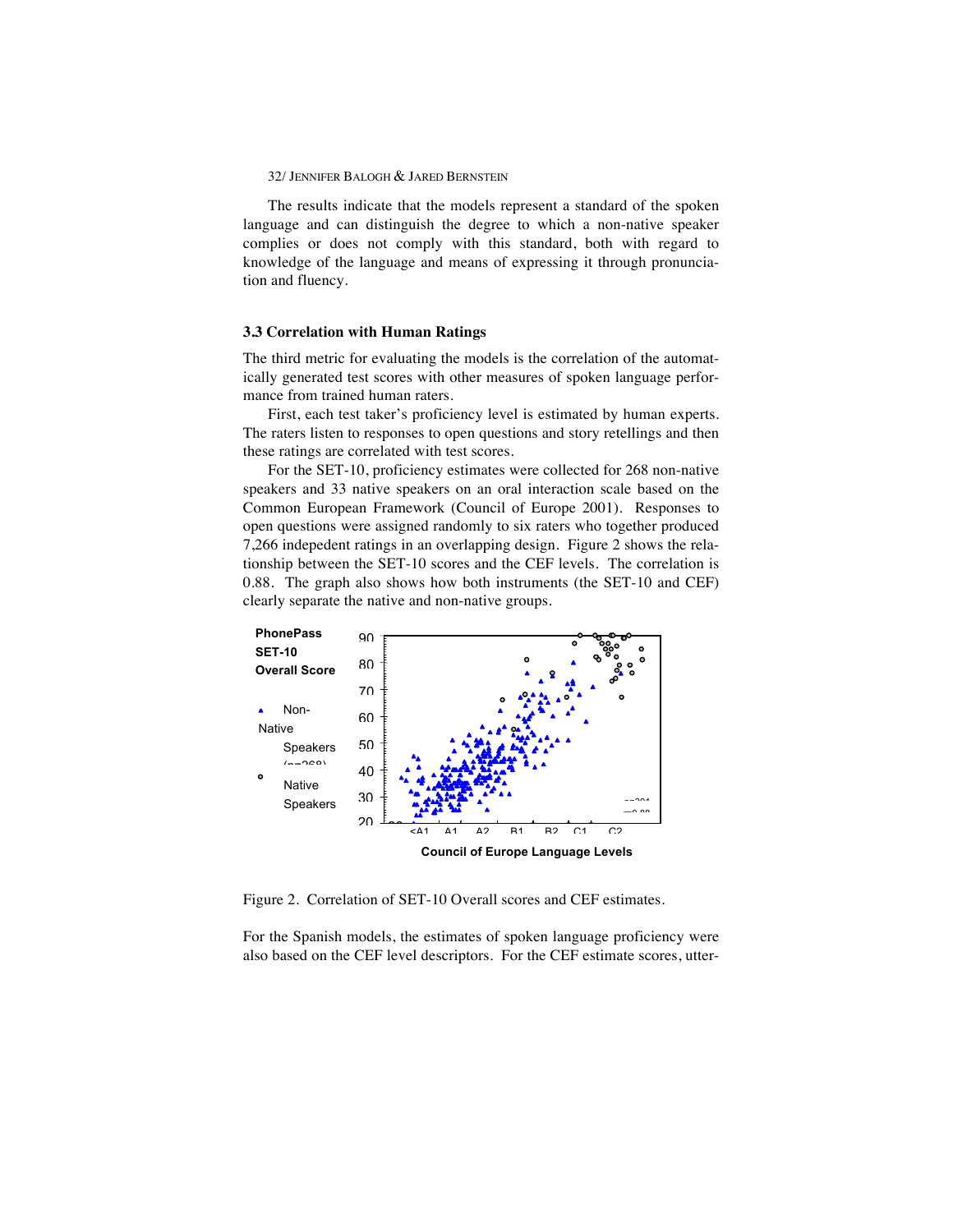#### 33 / WORKABLE MODELS OF STANDARD PERFORMANCE

ances from 572 speakers were rated. Three native speakers of Spanish were selected to listen to 30-second recorded responses to open questions and story retellings. All three raters had degrees from universities in South America. Two were certified Spanish translator/interpreters. On average, the three raters together provided 11 independent scores for each speaker resulting in a total of 6125 ratings. Figure 3 is a scatter plot of the CEF estimate scores and SST scores.



Figure 3. CEF estimates on spontaneous speech samples as a function of SST ratings based on the Spanish models. N=572, r=0.90.

For data analysis, the computer program FACETS (Linacre, 2003) was used to estimate rater severity, subject ability, and item difficulty (Linacre, Wright, and Lunz, 1990) based on a one-parameter Rasch model. The model expresses scores in a mathematical unit called a Logit. The bounda-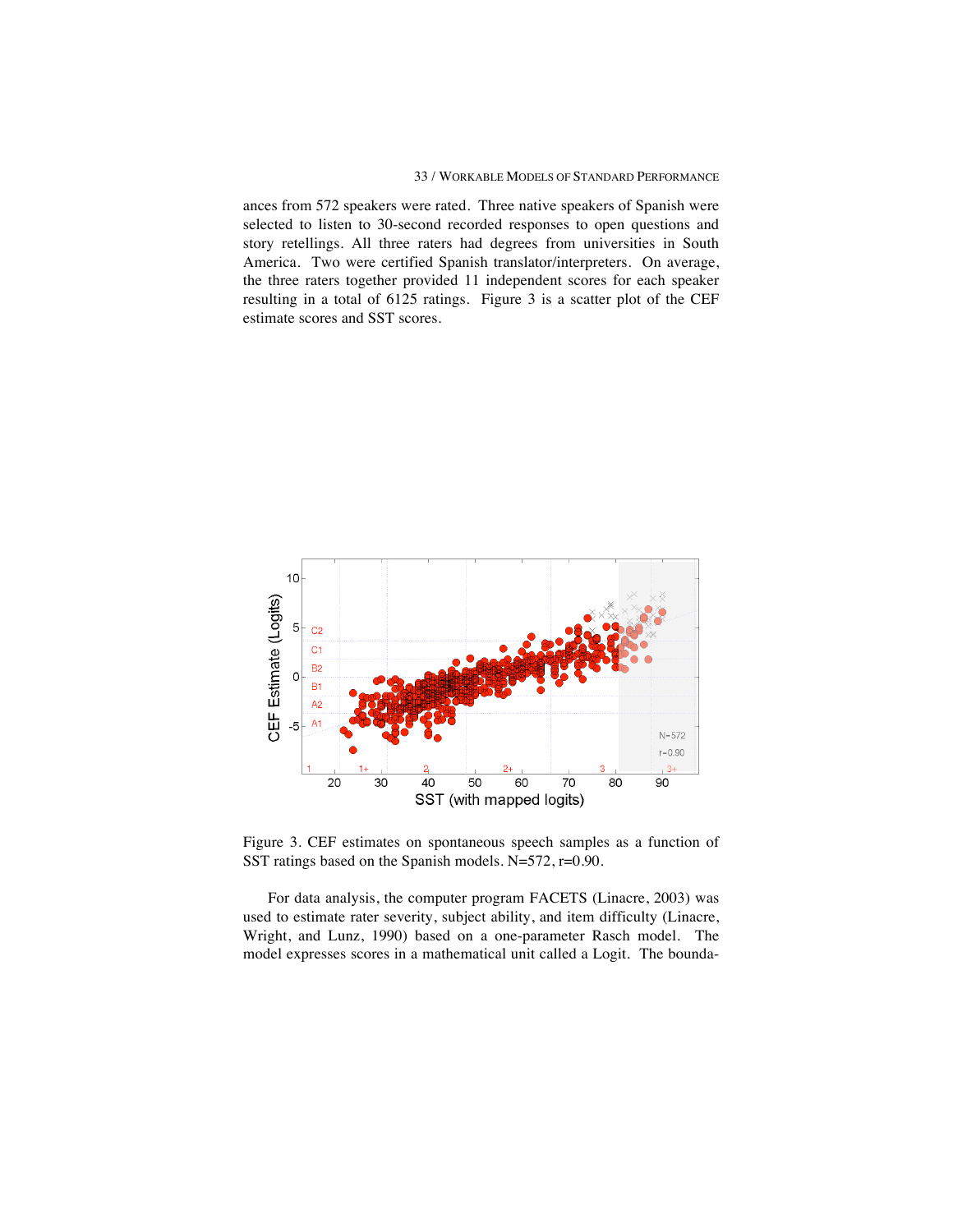ries of the different CEF scale levels were mapped onto a continuous Logit scale.

The high correlation with the independent estimates of spoken language performance on the CEF level descriptors suggests that the models provide a reasonably accurate representation of judgments from native listeners on how closely natives and non-natives align with a data-driven standard model of the language.

In addition, results from the SST were correlated with two different human-conducted and human-rated Oral Proficiency Interviews (OPIs): official interviews by the American Council of the Teaching of Foreign Language (ACTFL), and telephone interviews with government-certified raters in accordance with the Spoken Proficiency Test (SPT) procedure, with scores reported on the Interagency Language Roundtable (ILR) scale. The standard ACTFL interviews were administered with at least two official ACTFL ratings per interview. For the ACTFL interviews, 52 scores were submitted, one for each of the 52 participants. For the SPT interviews, each rater independently provided ILR-based proficiency level ratings for each of the 37 candidates, for a total of 74 ratings. For both studies, test takers participated in the interview within a day of the SST administration. Figure 4 is a scatter plot of the ACTFL OPI scores as a function of SST ratings for 52 Spanish learners.



Figure 4. ACTFL OPI scores as a function of SST ratings.

The correlation for these two tests is 0.86, indicating a strong relation between the machine-generated scores and the human-rated interviews.

The other comparison of the machine scores with an oral proficiency interview was between the SST test and the SPT Interview on the ILR scale.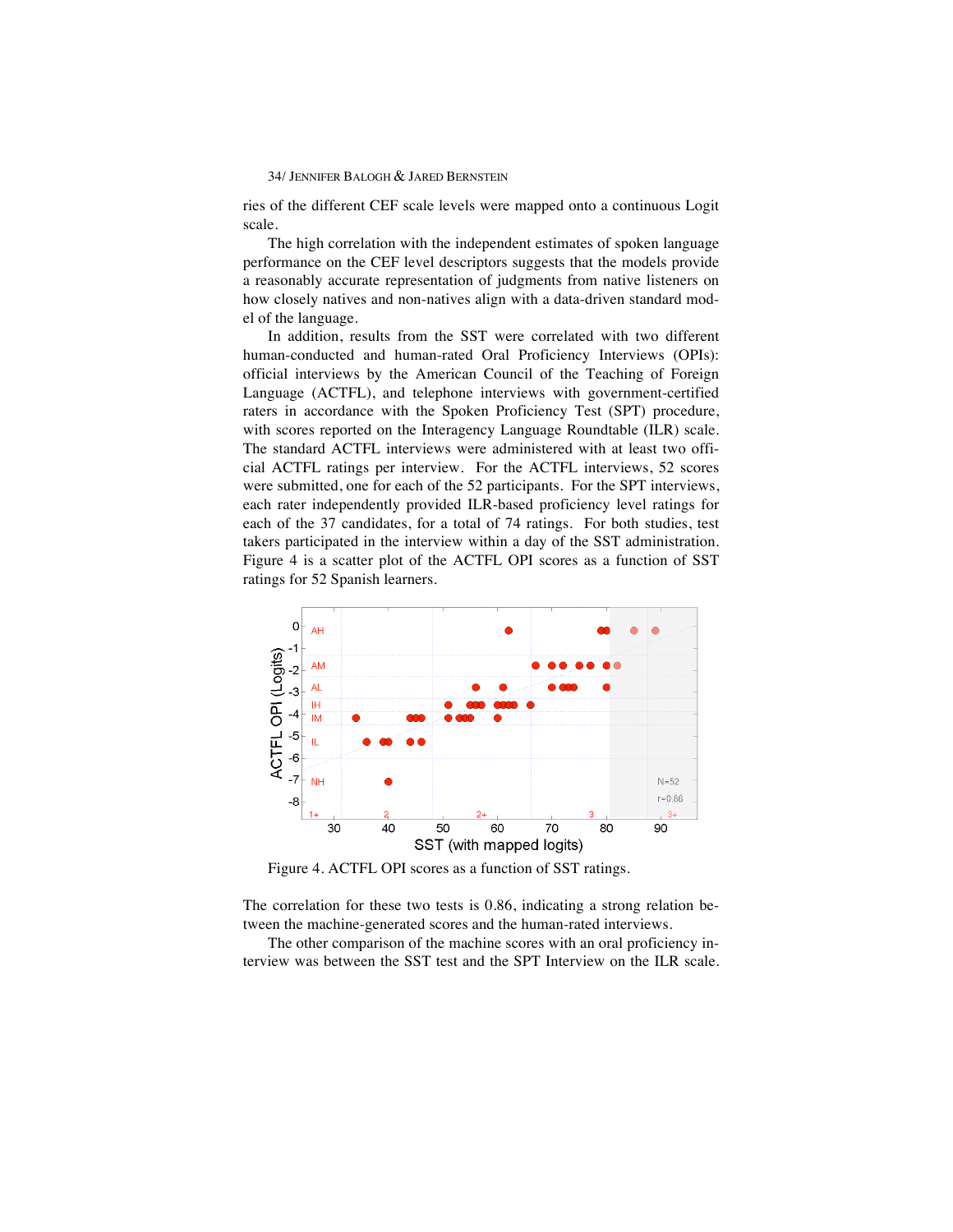

Figure 5 shows the scatter plot of ratings for 37 non-native Spanish speakers for these two measures.

Figure 5. SPT Interview scores as a function of SST ratings.

The correlation between the SST scores and the ratings from the SPT Interview is 0.92. Like the ACTFL-SST data set, the SPT-SST data set contains no outliers. Together, the close alignment between the SST scores and the scores from these two certified tests of oral proficiency indicate that the models underlying the SST align with native judgments of what is standard for the language and how far a non-native speaker deviates from this standard.

The results from these validation experiments show that the scores from tests built on the workable models are reliable and distinguish native from non-native speakers. Moreover, the results indicate that the models can discriminate different levels of performance on a continuum and this discrimination of speakers' facility with the spoken language correlate well with traditional and completely independent measures of spoken language ability.

## **4 Adequacy of Models for Other Dialects**

Now that we have a methodology for creating workable models of a language, the question arises as to whether or not the model generalizes. If the models are trained on data from one or more specific regions, does this representation of the standard language generalize to other dialects? As a specific example, for Latin American Spanish, the model of the language was trained on Spanish speakers from several Latin American countries, and not on speakers from Spain. To assess the performance of the model with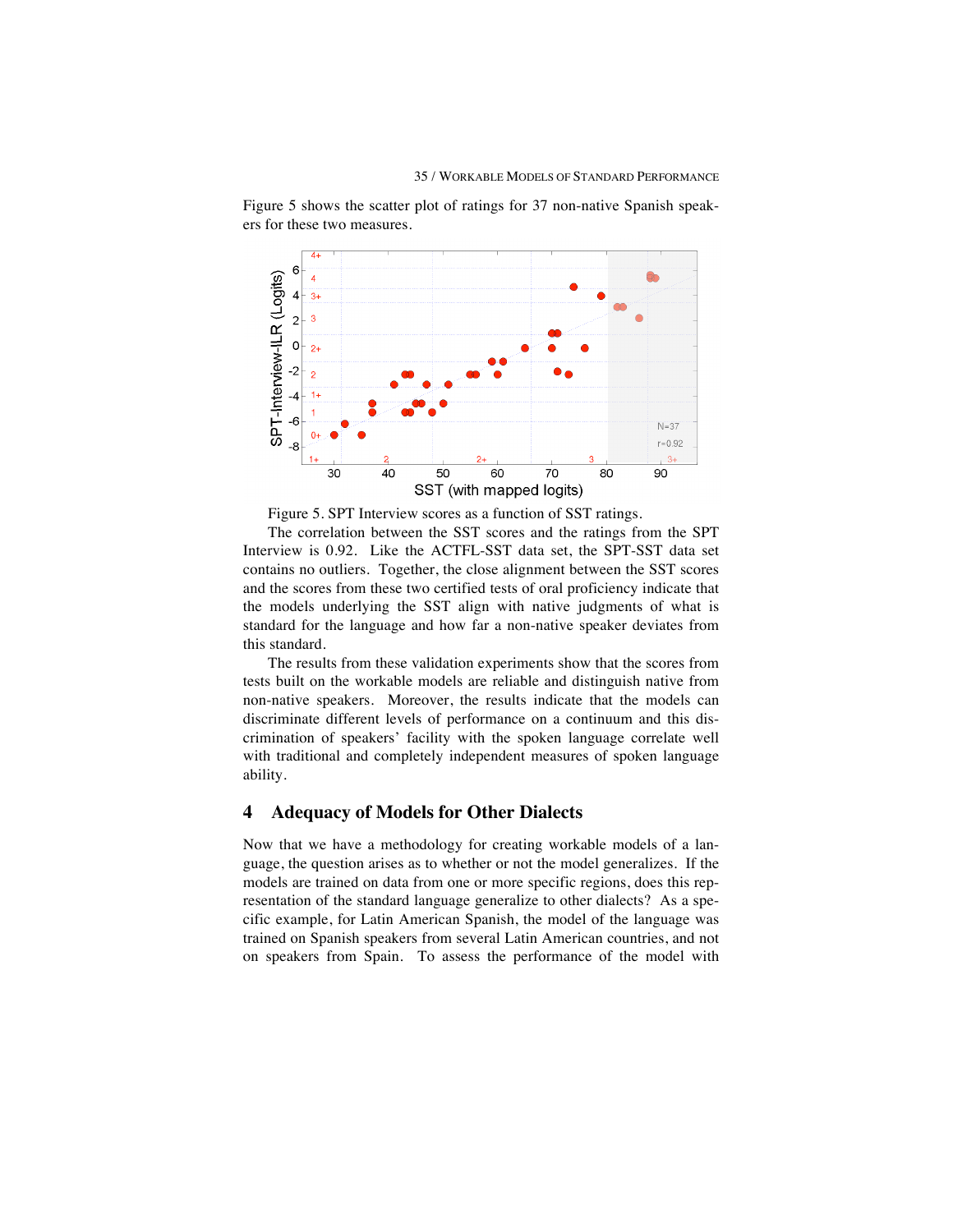speakers from a different dialect, an experiment was conducted with Iberian Spanish speakers. The hypothesis was that the model would fit the Iberian Spanish speakers just as well as the native Spanish speakers from Latin American countries since the model represents the spoken language in general terms and is not tied to a specific region. Although pronunciation is recognizably different between the two groups and some vocabulary is characteristic of only one group or the other, the model construction method suggests that these differences would not constitute a large enough disparity to cause significantly different scores. The metric used to quantify how well the model fit the speech of the native speakers was the Overall score on the SST.

For the experiment, 153 Iberian Spanish speakers took the SST. The scores were then compared to speakers from the Latin American countries. Figure 6 shows the cumulative distribution functions of the scores from native Spanish speakers from five different countries.

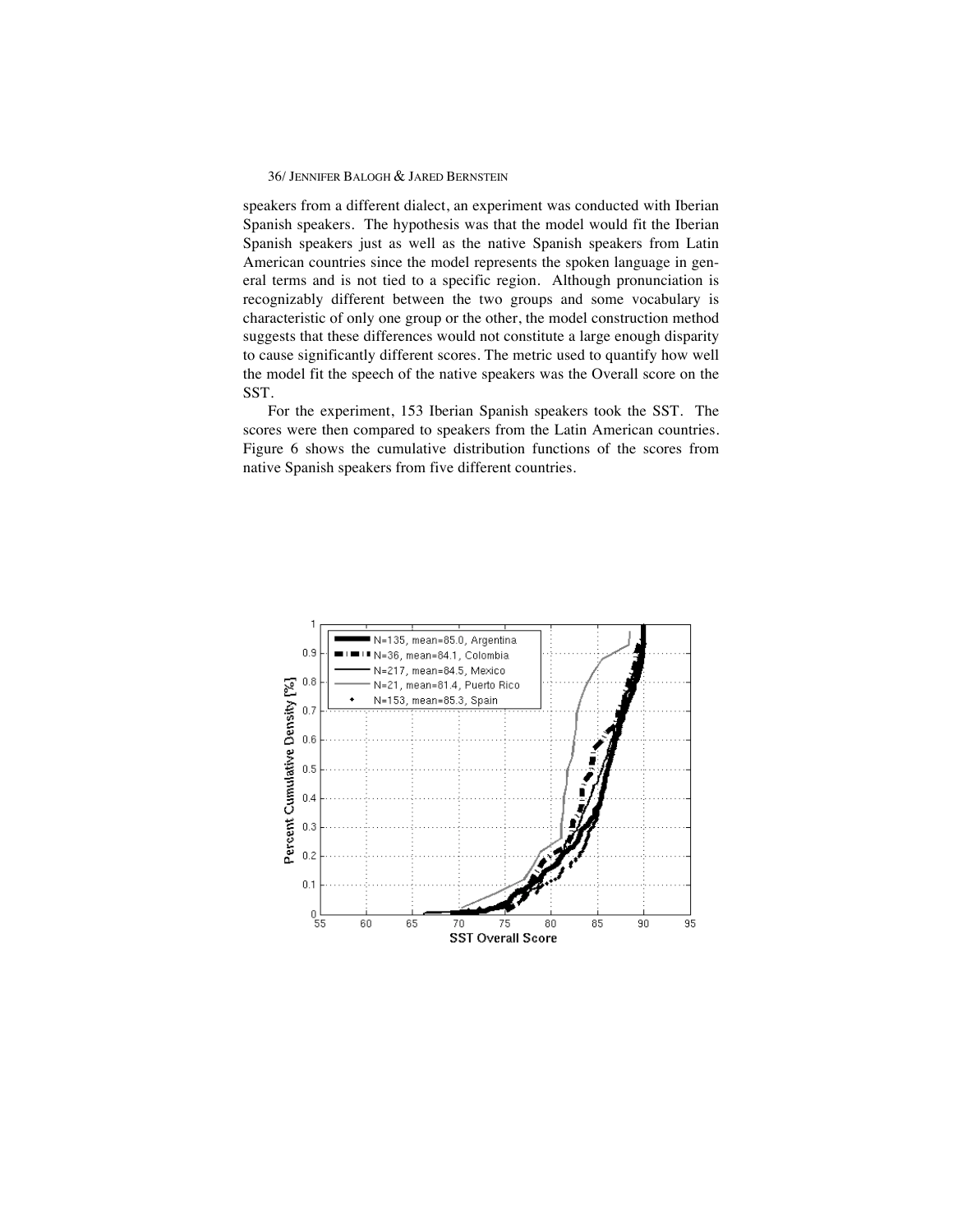Figure 6. Cumulative distribution functions of SST scores for native Spanish speakers from five different countries.

As seen in Figure 6, the Iberian Spanish speakers (depicted by the light thin line) scored just as well as speakers from the Latin American countries. Further analyses showed that the Iberian Spanish speakers also scored just as high as, if not higher than, many native Spanish speakers from Latin America on Pronunciation (Balogh, Bernstein, Barbier & Rosenfeld, 2005). The results are particularly remarkable for Pronunciation since dialectal differences in lexical form had been avoided in the spoken probes, leaving phonetic patterns as the most salient remaining differences between dialects of Spanish. Similar results were observed for the other three subscores. The findings support the notion that the models of spoken Spanish reflect a standard of native performance that spans across dialects.

## **5 Language Standards**

Given that the models can distinguish native versus non-native speakers, a potential topic of research is a more thorough understanding of the differences between these two groups. The method for building workable models of the language produces response distributions than can be mined for information about what constitutes native-like language use. For example, when an English native speaker hears the prompt, "What is frozen water called?" about 99 percent of the native speakers respond with the single word *ice.* A few offer less frequent lexical items such as *slush.* The patterns are significantly different for non-native speakers who often respond with loose semantic associations with the word, such as *cold* or *winter.* These types of answers do not occur in the native speakers' responses.

Response distributions of about 50 short answer questions in the SET-10 were analyzed to extract patterns in the speech of native versus nonnative speakers. For short-answer questions designed to elicit a predictable one or two-word answer, natives almost always respond in a consistent way. A small amount of variation was observed with the following characteristics:

Enhanced vocabulary - Natives sometimes used vocabulary that appropriately addressed the question, but that occurs less frequently in the language compared to the majority response. For example, some natives say *aircraft* instead of the more common word *airplane,* or *verse* instead of *poetry.* 

Mastery of phrasal structure – Instead of saying a single word as a response to a question, native speakers sometimes couch the word in a larger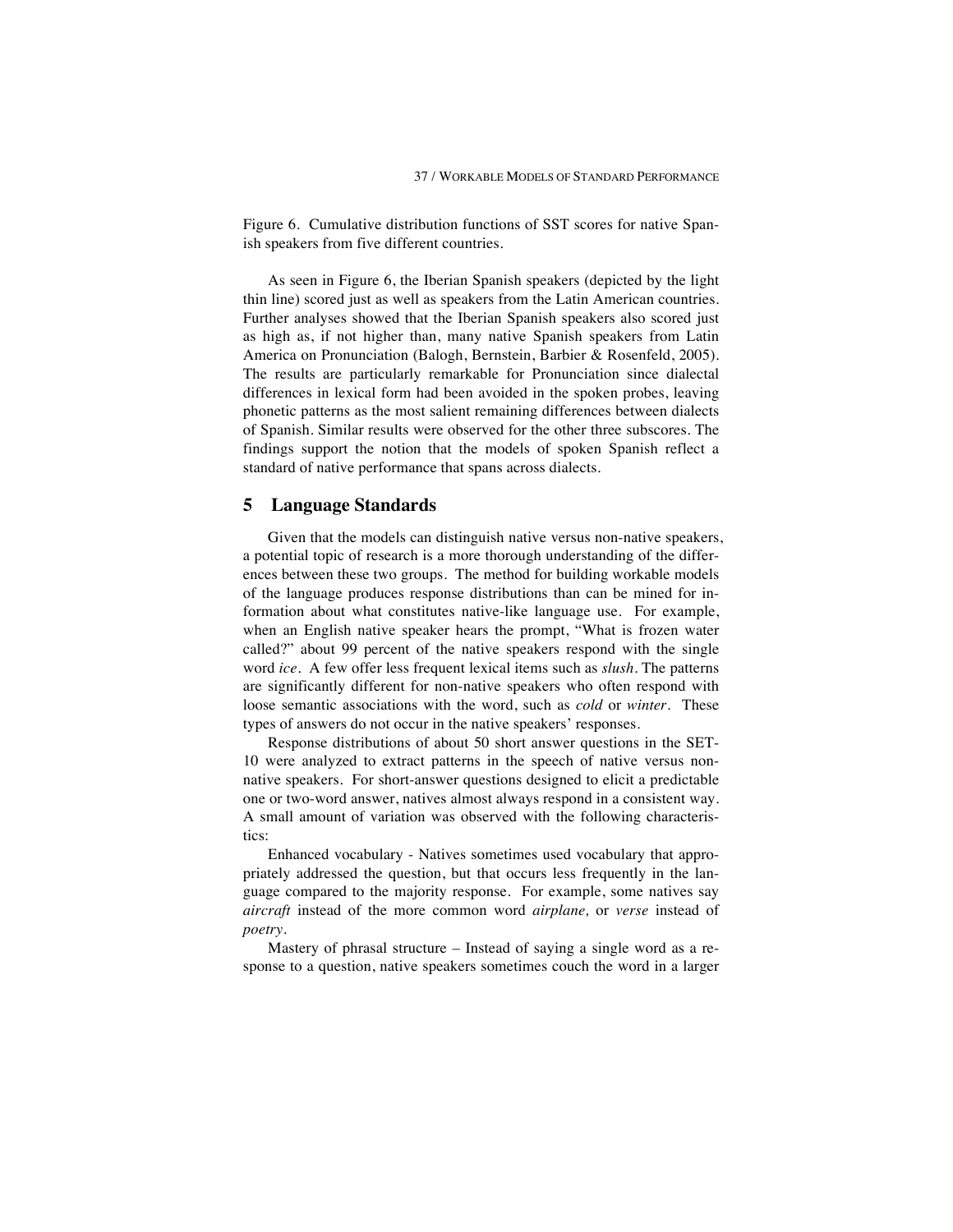phrase structure, for example by adding a determiner. When presented with the question, "Who is more likely to be older – John or his grandmother?" natives often say *his grandmother* instead of *grandmother.* When nonnative speakers attempt to do this, they often use an unexpected determiner such as *her* or *my.* These patterns reveal a possible lack of knowledge about the semantics of the spoken probe or an inability to track the constituents in a discourse due to taxed cognitive resources. Natives, in contrast, naturally construct an appropriate phrase structure for the answer.

Structural agility – Native speakers sometimes embed a response in a complete sentence that answers the question. For example, if asked "What do tadpoles grow into?" natives will sometimes say "Tadpoles grow into frogs." The ability to answer the question in a complete sentence based on the question shows agility with the syntactic structure of the language. When repeating sentences, native speakers are amazingly adept at parroting entire sentences verbatim. When deviating from the prompt, substitutions tend to retain the meaning of the sentence. For example, native speakers sometimes replace *might* for *may* and *which* for *that.*

Extended cognitive capacity – Sometimes native speakers answer the question but add comments that describe exceptions to the question. They can do this because they are using less of their cognitive capacity to respond appropriately to the question compared to non-native speakers. These responses may also be attributed to cultural differences and personal style.

The patterns for non-native speakers are quite different. Aside from having trouble with basic meaning of questions that almost every native speaker answers with ease, the non-native speakers sometimes have difficulty in the following areas:

Parsing – Non-native speakers sometimes misinterpret a word for another word that sounds similar, for example, *ride* for *write, mouth* for *mouse, queen* for *clean,* and *store* for *story.* Because of these lexical recognition errors are not sufficiently compensated for by structural or semantic constraints in larger constituents, the speaker has difficulty making sense of the question or sentence and sometimes constructs a reasonable meaning and then hears other subsequent words incorrectly. Often, the meaning of an entire question can hinge on a single word or part of a word. For example, with the previous example, "What does a tadpole grow into?" some nonnative speakers miss the *to* of *into* and answer, "water*.*" Non-native speakers may also miss the type of information the question is asking for and often respond with *who* when the question is asking *where*.

Syntax – In contrast to natives who have a strong sense of what sounds grammatical and ungrammatical, non-native speakers have much weaker intuitions and must learn syntactic rules including correct agreement, mor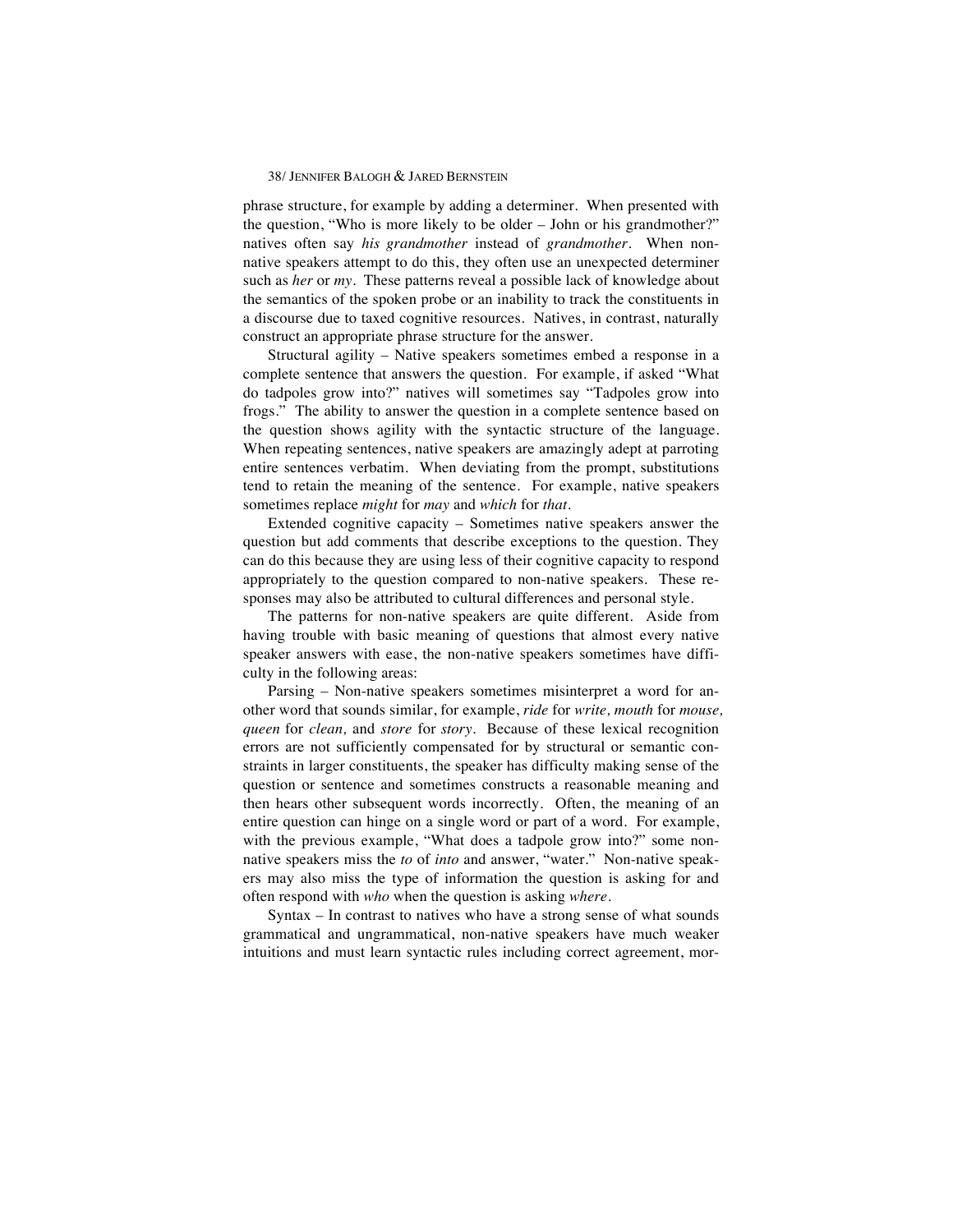phology, and sentence structure. Because syntactic information is still being induced or learned by many non-natives, they often produce unexpected forms in their responses, for example, "a trunks," "an eyes," "two duck," "by my eyes," "most the people." Semantic errors can happen when the speaker tries to re-situate the answer in a complete sentence based on the question. For example, a non-native speaker might say, "I will …" to a question starting, "Would you …"

Cognitive Load – For many non-native speakers, formulating responses to prompts is much more challenging than for native speakers and often taxes an individual's cognitive resources. This becomes evident when the speaker cannot remember the constituents mentioned in the sentence, and the speaker says, "the first one," or "not Susan" in response to simple questions that give two choices. These types of responses do not appear in the native speaker's response distributions.

Bringing the patterns of the two groups together, it seems that there are several attributes of spoken language that are common to native speakers and distinguish them from non-natives. Natives share an ability to parse the language effortlessly, have access to a basic lexicon of at least 8,000 words, and have mastered performance with the various levels of structure. Natives perform automatically with the language, which allows them to track the entities in a discourse and follow complex trains of thought beyond the mechanics of using the language. Automaticity is the ability to access and retrieve lexical items, to build phrases and clause structures and to articulate responses without conscious attention to the linguistic code (Cutler, 2003; Jescheniak, Hahne, and Schriefers, 2003; Levelt, 2001). Automaticity is required for the speaker/listener to be able to devote attention to what needs to be said rather than to how the code is to be structured. Automaticity provides a framework for the test construct: *facility with the spoken language*. The patterns from the response distributions clearly show that natives have extra capacity to focus on other thoughts aside from the language, while non-native speakers who are not proficient in the language do not. The fact that the two groups differ in this way is consistent with the construct of the test and also offers validation of the way the models were designed.

## **6 Conclusions**

When considering the diversity of language, one challenge is to be able to define what the standard of a language should be in order to assess the performance of an individual speaker in that language. The method proposed here produces a workable model that captures some aspects of a language that are uniform across cultures and geography in order to encapsulate what is common (and thus standard) for almost all native speakers. The method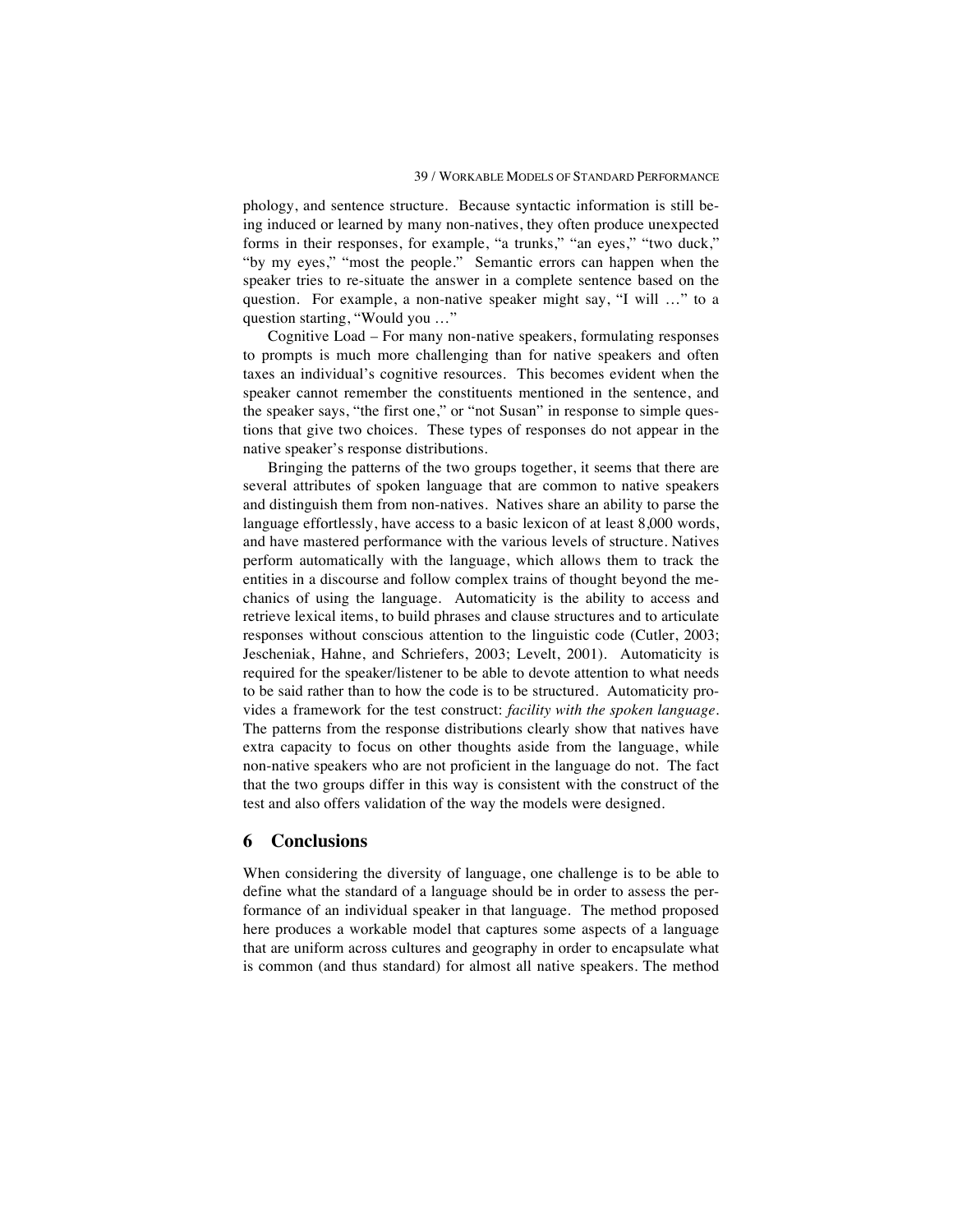has been employed in the development of tests of spoken American English and Latin American Spanish and is currently being used to develop tests of Japanese, Dutch, French, and German. The method starts by developing a representation of the sounds of the language and continues to the level of the sentence by modeling responses to spoken probes posed in colloquial forms. The development process steps through how to model the content of what a speaker says in addition to the way the speaker says it with regard to pronunciation and fluency. The model may be useful in that it can distinguish native versus non-native speakers in the context of a language test.

The evidence supporting the effectiveness of the models are high reliability, clear separation of native versus non-native scores of spoken performances, and high correlation with other human-rated measures of spoken language proficiency. Even when presented with a group of native speakers from a dialect outside those dialects used in constructing the models, the models accurately characterize these speakers' high level of proficiency with the language. By discriminating native versus non-native speakers, the model embodies information about what constitutes a standard native performance for that language.

A by-product of the method is a set of data for how natives and nonnatives respond differently when using the language. These patterns can contribute to our basic understanding of which characteristics are core traits of the language, as they are manifest in the speech of native speakers, but also the diversity introduced by learners of the language. Our understanding of non-native performances can enrich not only our notions of what should or should not be considered standard, but also our pedagogy and our perspectives on how languages change in contact.

## **References**

- Bachman, L.F. 1990. *Fundamental Considerations in Language Testing.* Oxford: Oxford University Press.
- Balogh, J., J. Bernstein, I. Barbier & E. Rosenfeld. 2005. Impact of Native Accent on a Computerized Assessment of Pronunciation. Poster presented at the *1st Acoustical Society of America (ASA) Workshop on Second Language Speech Learning,* Vancouver, Canada.
- Canale, M. & M. Swain (1980) Theoretical bases of communicative approaches to second language teaching and testing. *Applied Linguistics* vol. 1: pp. 1-47.
- Carroll, J. B. 1961. Fundamental Considerations in Testing for English Language Proficiency of Foreign Students. *Testing.* Washington, DC: Center for Applied Linguistics.